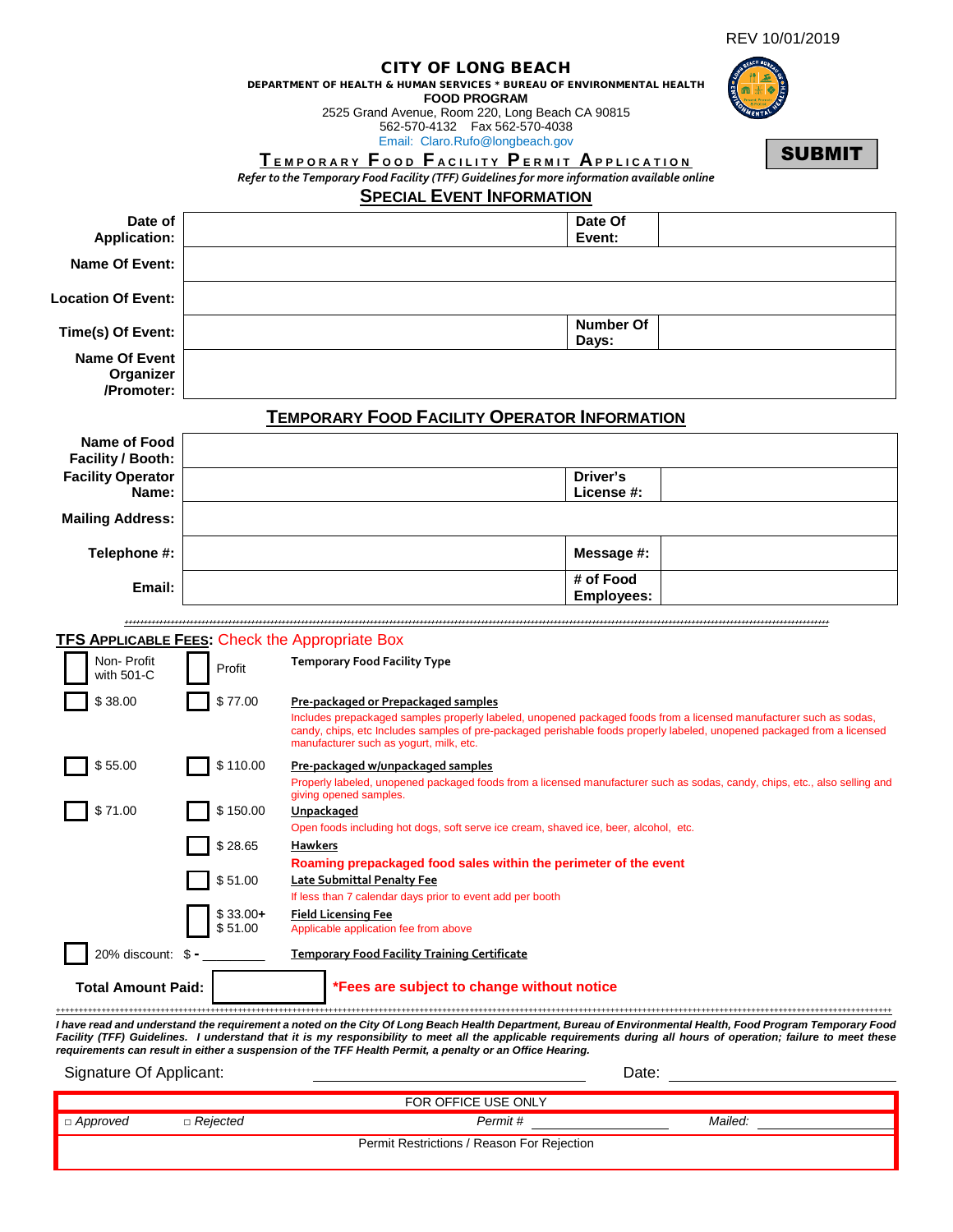| <b>FOOD PREPARATION AT OTHER LOCATION</b>                                                                                                                                                                                                                                    |  |  |  |  |
|------------------------------------------------------------------------------------------------------------------------------------------------------------------------------------------------------------------------------------------------------------------------------|--|--|--|--|
| All food preparation must be completed either in the approved temporary facility or at a permitted food facility. Identify and facility where advanced<br>preparation will take place. An agreement form must be submitted for food preparation at a permitted food facility |  |  |  |  |
| Permit #:<br>Name of Facility:                                                                                                                                                                                                                                               |  |  |  |  |
| Address of                                                                                                                                                                                                                                                                   |  |  |  |  |
| Facility:                                                                                                                                                                                                                                                                    |  |  |  |  |
|                                                                                                                                                                                                                                                                              |  |  |  |  |
| Method of food temperature control used during transportation:                                                                                                                                                                                                               |  |  |  |  |
|                                                                                                                                                                                                                                                                              |  |  |  |  |
| <b>EQUIPMENT/UTENSIL USED</b>                                                                                                                                                                                                                                                |  |  |  |  |
| Will multi-use kitchen utensils (knives, scoops, spatulas, bowls, etc.) be used inside the booth for food<br>$\sqcap$ Yes<br>$\Box$ No<br>preparation?                                                                                                                       |  |  |  |  |
| □ Barbecue Grill □ Range Burner □ Deep Fryer<br>Identify all <b>equipment</b> that will be used in food preparation at the food both:                                                                                                                                        |  |  |  |  |
| $\Box$ Griddle Char-broiler $\Box$ Mixer $\Box$ Blender $\Box$ Other<br>(Specify):                                                                                                                                                                                           |  |  |  |  |
| Identify all <b>utensils</b> that will be used in food preparation at the food booth:                                                                                                                                                                                        |  |  |  |  |
| Multi-use eating and drinking utensils are prohibited (plates, glassware, etc.)                                                                                                                                                                                              |  |  |  |  |
| As a vendor you are required to comply with the City's new ordinance 8.63.010 which prohibits the use of single-use                                                                                                                                                          |  |  |  |  |
| food and beverage containers made of Polystyrene (EPS) foam rigid Polystyrene (plastic#6) and non-compostable/non-                                                                                                                                                           |  |  |  |  |
| recyclable materials for serving prepared food for immediate or to go consumption.                                                                                                                                                                                           |  |  |  |  |

| <b>FOOD TO BE SOLD/SERVED</b><br>All food preparation shall be completed either in the temporary food facility or at a permitted food facility |                                                                                   |                                                                                                |                                                                                           |                                                                                                                   |
|------------------------------------------------------------------------------------------------------------------------------------------------|-----------------------------------------------------------------------------------|------------------------------------------------------------------------------------------------|-------------------------------------------------------------------------------------------|-------------------------------------------------------------------------------------------------------------------|
| List food items to be<br>sold/served:<br>(teriyaki chicken, tacos, salsa,<br>condiments etc.,)                                                 | Check if<br>commercially pre-<br>packaged:<br>(un-opened, original<br>containers) | Identify types of<br>preparation at<br>other location:<br>(cutting, washing, cooking,<br>etc., | Identify types of<br>preparation at<br>booth:<br>(assembly, portioning,<br>cooking, etc.) | <b>Identify means of</b><br>temperature<br>control at booth:<br>(steam table, refrigerator,<br>ice chests, etc.,) |
|                                                                                                                                                | $\Box$                                                                            |                                                                                                |                                                                                           |                                                                                                                   |
|                                                                                                                                                | $\Box$<br>$\Box$                                                                  |                                                                                                |                                                                                           |                                                                                                                   |
|                                                                                                                                                | $\Box$                                                                            |                                                                                                |                                                                                           |                                                                                                                   |
|                                                                                                                                                | $\Box$<br>$\Box$                                                                  |                                                                                                |                                                                                           |                                                                                                                   |
|                                                                                                                                                | $\Box$                                                                            |                                                                                                |                                                                                           |                                                                                                                   |
|                                                                                                                                                | $\Box$                                                                            |                                                                                                |                                                                                           |                                                                                                                   |
|                                                                                                                                                | $\Box$<br>$\Box$                                                                  |                                                                                                |                                                                                           |                                                                                                                   |
|                                                                                                                                                | $\Box$                                                                            |                                                                                                |                                                                                           |                                                                                                                   |
|                                                                                                                                                | $\Box$<br>$\Box$                                                                  |                                                                                                |                                                                                           |                                                                                                                   |
|                                                                                                                                                | $\Box$                                                                            |                                                                                                |                                                                                           |                                                                                                                   |
|                                                                                                                                                | $\Box$                                                                            |                                                                                                |                                                                                           |                                                                                                                   |
|                                                                                                                                                | $\Box$<br>$\Box$                                                                  |                                                                                                |                                                                                           |                                                                                                                   |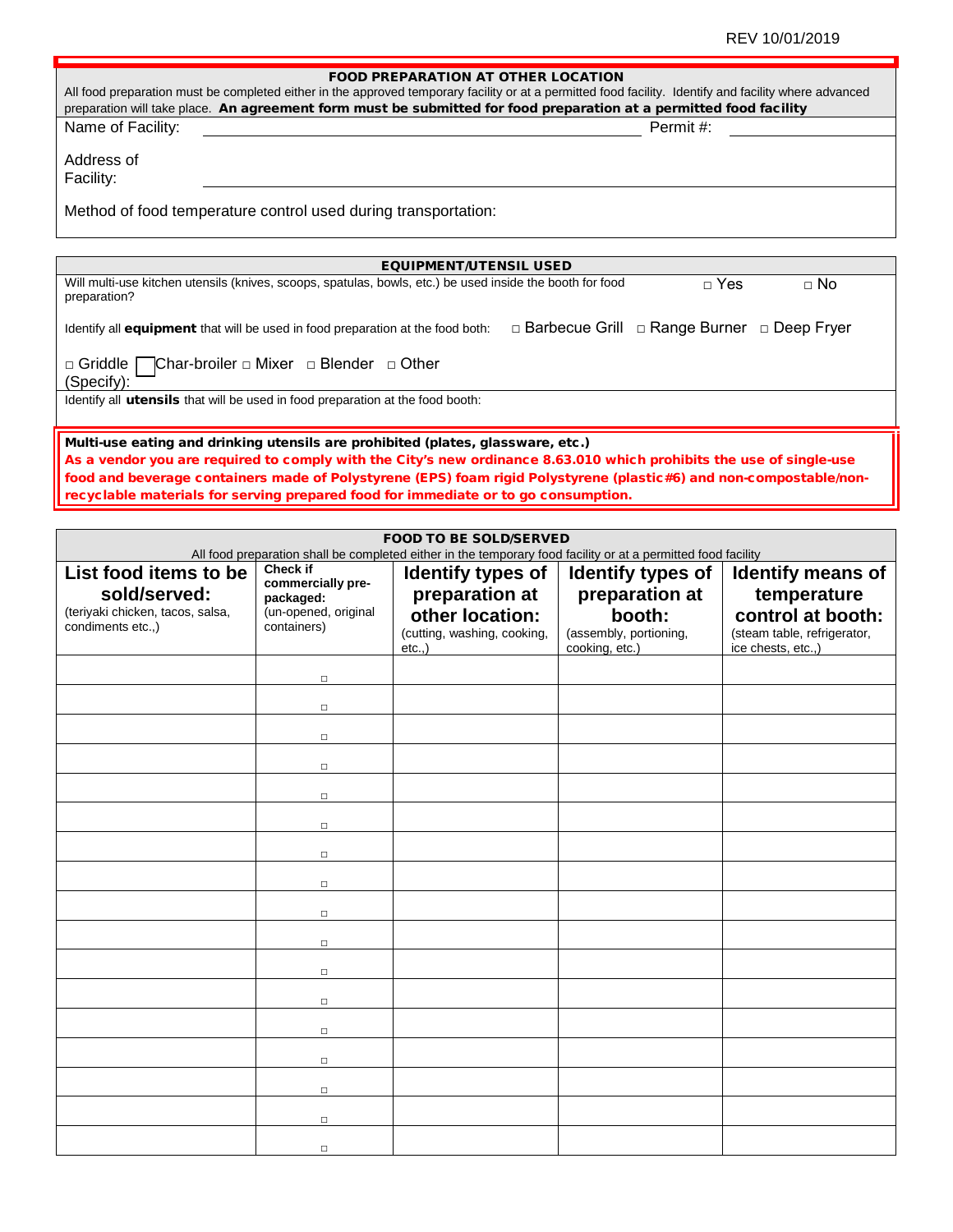# **CITY OF LONG BEACH**

DEPARTMENT OF HEALTH AND HUMAN SERVICES BUREAU OF ENVIRONMENTAL HEALTH *Consumer Protection Program* 2525 Grand Avenue, Room 220, Long Beach, California 90815 Phone 562-570-4132 Fax 562-570-4038



# **Credit Card Authorization Form**

| Date:                                      | <u> Liste de la construcción de la construcción de la construcción de la construcción de la construcción de la c</u> |               |                                                                                                                      |
|--------------------------------------------|----------------------------------------------------------------------------------------------------------------------|---------------|----------------------------------------------------------------------------------------------------------------------|
| <b>Payment for Services Rendered:</b>      |                                                                                                                      |               |                                                                                                                      |
| □ Organizer □ Temporary Food Facility      |                                                                                                                      |               | □ Farmers Market Temporary Food Facility                                                                             |
| □ Mobile Special Event TFF                 |                                                                                                                      | $\Box$ Other: |                                                                                                                      |
| <b>Name on Credit</b><br>Card:             |                                                                                                                      |               |                                                                                                                      |
| Name Of<br>Facility/Booth:                 |                                                                                                                      |               |                                                                                                                      |
| <b>Name Of Event:</b>                      |                                                                                                                      |               |                                                                                                                      |
| <b>Type of Card:</b><br>(Please check one) | □ Master Card □ Visa                                                                                                 |               |                                                                                                                      |
| Account #:                                 |                                                                                                                      |               |                                                                                                                      |
| <b>Expiration Date:</b>                    |                                                                                                                      |               |                                                                                                                      |
| <b>Security Code:</b>                      |                                                                                                                      |               |                                                                                                                      |
| <b>Billing Address:</b>                    |                                                                                                                      |               |                                                                                                                      |
| City, State, Zip                           |                                                                                                                      |               |                                                                                                                      |
| <b>Phone Number:</b>                       |                                                                                                                      |               | <u> 1989 - Johann Barbara, marka a shekara tsa 1989 - An tsa 1989 - An tsa 1989 - An tsa 1989 - An tsa 1989 - An</u> |
| <b>Total Amount</b><br>Charged:            | \$                                                                                                                   |               |                                                                                                                      |
|                                            |                                                                                                                      |               | By signing this form you authorize, Long Beach Health Department, Bureau of Environmental Health,                    |

*to charge your credit card for the amount listed above*

**Signature**:

Please email authorization form to [claro.rufo@longbeach.gov](mailto:claro.rufo@longbeach.gov)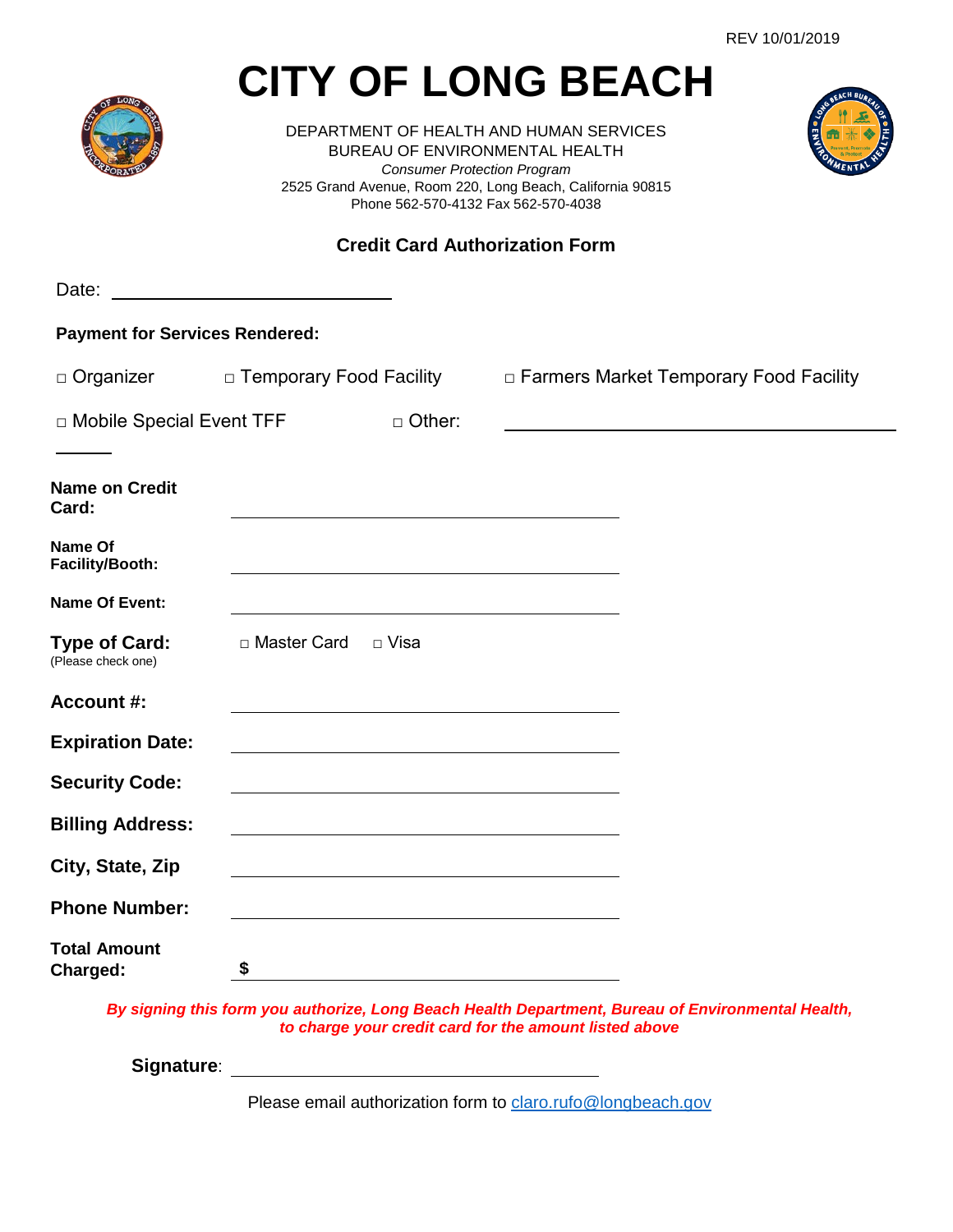# REV 10/01/2019



## City Of Long Beach • Department Of Health & Human Services **• Bureau Of Environmental Health TEMPORARY FOOD FACILITY SELF CHECKLIST**



# **HEALTH PERMIT MUST BE PROMINENTLY DISPLAYED ON BOOTH**

# **All items must be completed prior to serving food to the public**

# *Food Booth Construction*

# **Open or Non-prepackaged foods**

- □ Booth is entirely enclosed with all four complete sides, ceiling, and a floor
- Floor is smooth and cleanable. Plywood, tarp, pavement, and asphalt is acceptable
- Walls and ceiling is constructed of plywood, canvas, fine mesh (16-mesh)
- Pass through window or door to access adjoining BBQ area
- $\Box$  Food pass through openings 18" high x 24" wide maximum
- $\Box$  Signage (visible to the public/can be posted at the front of booth) must include the following:
	- o Facility and Operator Name at least 3" in size.<br>C. Facility City, State, and Zin Code at least 1" in
	- $\circ$  Facility City, State, and Zip Code at least 1" in size  $\circ$  In contrasting colors with the surface on which it is
		- In contrasting colors with the surface on which it is posted
- □ Trash container with lids.

# **For Prepackaged Food**

- Booth with overhead protection only
- □ No flooring requirements required.

# *Food Handling – Sanitary Requirements*

# *Food Preparation*

- □ Food stored at least 6" off the ground
- All food contact surfaces are smooth, easily cleanable, and nonabsorbent

*Food Handling*

- $\Box$  Food prepared or stored in a private residence is prohibited  $\Box$  All food preparation shall take place within an approved fo
- $\Box$  All food preparation shall take place within an approved food facility or food booth Food handlers shall follow proper hand washing practices, wear clean clothes, prope
- □ Food handlers shall follow proper hand washing practices, wear clean clothes, properly restrain hair and be in good health.
- Bare hand contact with ready to eat food is minimized. Serving utensils, disposable plastic gloves, or tissues are used to prevent bare hand contact with food.

## *Temperature Control*

- Adequate cold storage (ice chests with ice, refrigerated trucks or refrigerators)
- $\Box$  Cold food must be maintained at 45 $\degree$  F or below. If ice is used to hold cold food, surround/cover food with ice.
- Adequate hot storage (steam tables, chafing dishes, electric stove, heat lamps, and crock pots)
- $\Box$  Hot food must be maintained at 135 $\degree$ F or above.
- A Metal, probe thermometer to measure food temperature must be available in the booth.

#### **ALL POTENTIALLY HAZARDOUS FOODS HELD AT OR ABOVE 135**°**F OR AT 45**°**F SHALL BE DISCARDED AT THE END OF THE DAY**

# *Hand Washing Facilities*

- $\Box$  A container with a spigot or drain valve (allow for continuous water flow) containing a minimum of 5 gallons warm /hot water minimum temperature 100 °F. which provides for hands- free washing. (Turn over page for illustration of proper hand-wash set-up).
- $\Box$  Liquid soap in a pump dispenser  $\Box$  Single use paper towels
- Single use paper towels
- A bucket to collect wastewater

# *Utensil Washing Facilities*

- $\Box$  Access to a 3-compartment sink with integrally installed stainless steel drain boards with hot (120 $\degree$ F) and cold running water.
- $\Box$  Soap for dish washing
- □ Sanitizer for dish washing
- Sanitizer test kit

#### *Food Handlers*

- □ Clean outer garments for all food handlers
- $\Box$  Hair of all food handlers is restrained with hairnets or hats
- Provide adequate number of tongs, spoons, long handed forks, disposable gloves, or tissue

#### *Food Protection*

- $\Box$  Condiments in containers with a hinged lid, squeeze bottle, pumps, or individual packets
- □ Sneeze guards for steam table and open food
- $\Box$  Ice used for refrigeration is not used for beverage consumption

# *Multi-Day or Night Events*

- Adequate lighting for cleaning and handling food
- □ Lockable food containers for overnight storage
- Refrigeration

#### *COMPLETION OF THE CHECKLIST DOES NOT GUARANTEE COMPLIANCE WITH STATE LAW. THIS IS SOLELY INTENDED AS A GUIDELINE FOR PROPER BOOTH SET UP*